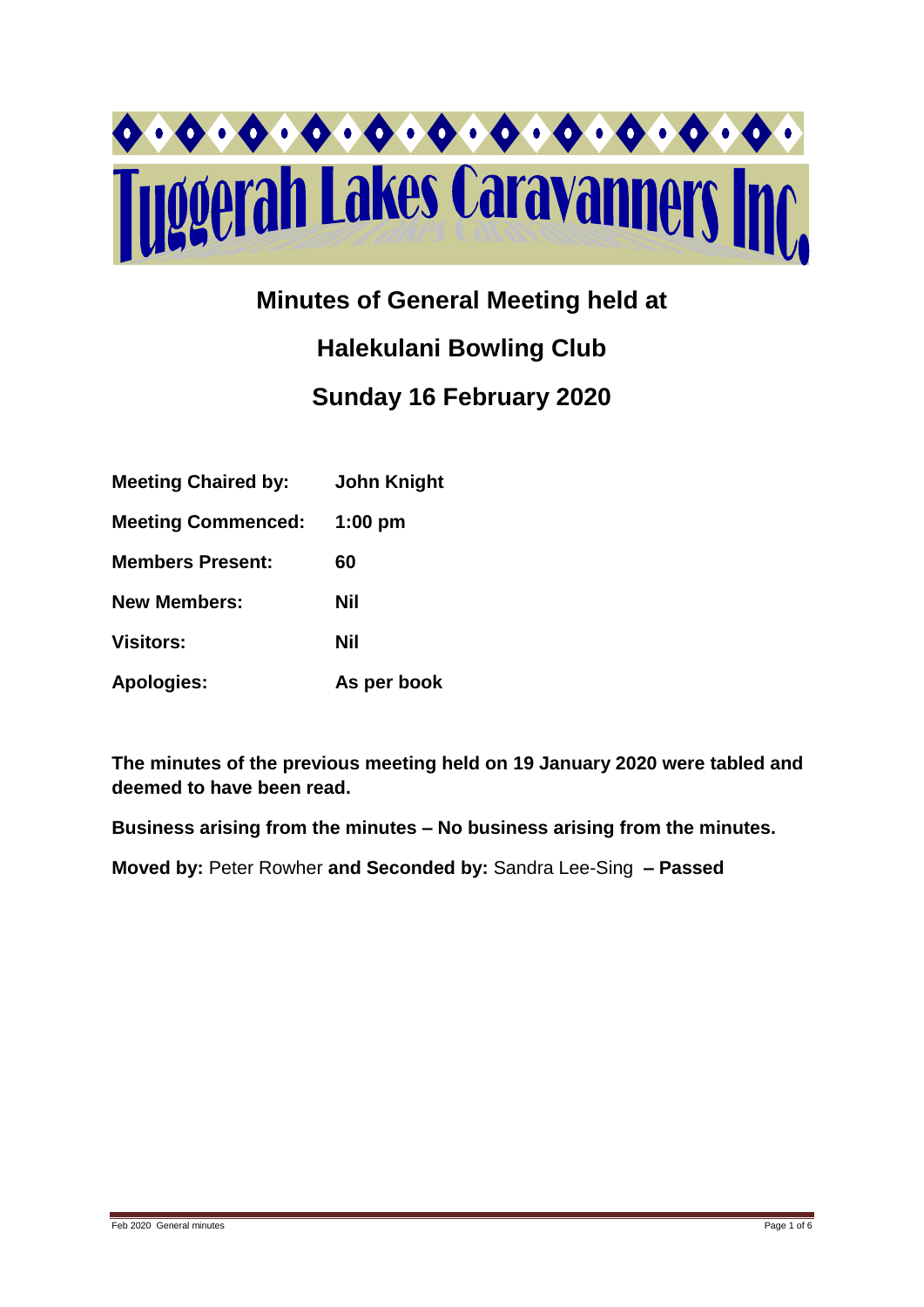| <b>Correspondence In:</b>  | Email from NSW Caravan Club re QLD State Rally<br>2020                                                                                                                                                                                                                                                                                                                                                                                                                                      |
|----------------------------|---------------------------------------------------------------------------------------------------------------------------------------------------------------------------------------------------------------------------------------------------------------------------------------------------------------------------------------------------------------------------------------------------------------------------------------------------------------------------------------------|
|                            | Email from NSW Caravan Club re petitions for<br>increased cost for toll roads                                                                                                                                                                                                                                                                                                                                                                                                               |
|                            | Email from NSW Caravan Club re refunds on road<br>tolls                                                                                                                                                                                                                                                                                                                                                                                                                                     |
|                            | Email from NSW Caravan Club with finance<br>reports                                                                                                                                                                                                                                                                                                                                                                                                                                         |
|                            | Email from Paul Sanders regarding the change to<br>the auditorium                                                                                                                                                                                                                                                                                                                                                                                                                           |
|                            | Letter from Royal Flying Doctor Service with<br>receipt for donation                                                                                                                                                                                                                                                                                                                                                                                                                        |
| <b>Correspondence Out:</b> | Invoices sent to All About Caravan Repairs and<br>Central Coast Caravans re advertising                                                                                                                                                                                                                                                                                                                                                                                                     |
|                            | ATTENTION MEMBERS: Please be advised that from March 2020 our monthly<br>meetings will be held in the back 3 <sup>rd</sup> of the<br>auditorium. The Hali has advised that they will be<br>holding country and western afternoons on a Sunday<br>and will need to use the main part of the auditorium.<br>To access this section you walk past the main bar<br>and continue down as if you were going to the bowls<br>area. You turn right at the toilets and the room is on<br>your right. |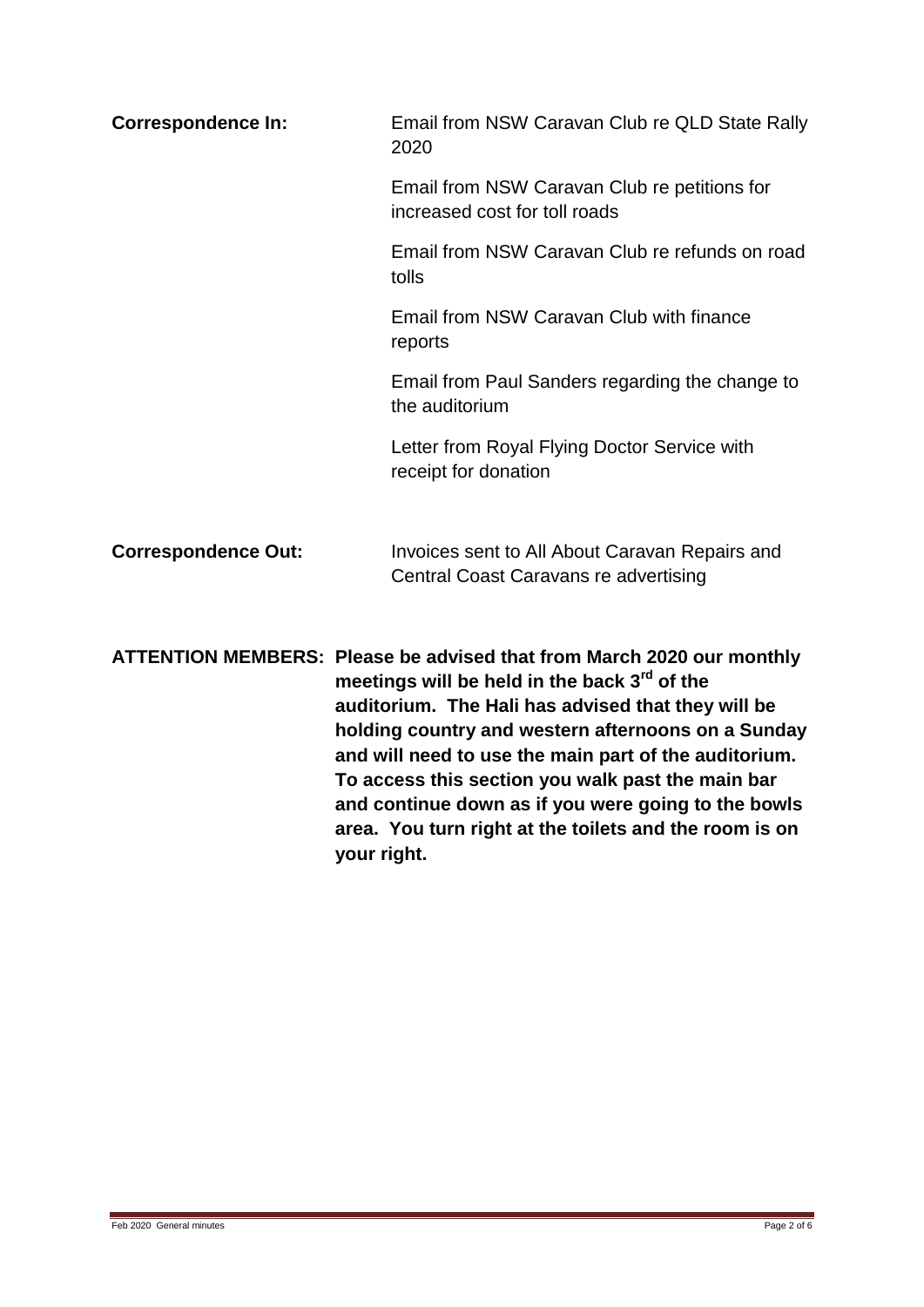## **Treasurer's Report**

### **BANK RECONCILIATION MONTHLY REPORT : JANUARY 2020**

| Carried Forward: Balance as at 31/12/2019                                             |    |                                      | \$4,229.77 |          |
|---------------------------------------------------------------------------------------|----|--------------------------------------|------------|----------|
| <b>INCOME - January 2020</b>                                                          |    |                                      |            |          |
| <b>Joining Fee</b>                                                                    | \$ | 40.00                                |            |          |
| <b>Annual subs</b>                                                                    | \$ | 40.00                                |            |          |
| <b>Club Raffles</b>                                                                   | \$ | 220.80                               |            |          |
| Sale of Caravan aStickers                                                             | \$ | 8.00                                 |            |          |
| <b>TOTAL INCOME</b>                                                                   | Ś  | 308.80                               | s          | 4,538.57 |
| <b>EXPENDITURE- January 2020</b>                                                      |    |                                      |            |          |
| <b>Raffle Prizes</b>                                                                  | \$ | 100.00                               |            |          |
| Admin                                                                                 | \$ | 220.95                               |            |          |
| Donation - Royal Flying Doctor Service                                                | \$ | 200.00                               |            |          |
| Transferred to Social A/C for Urunga                                                  | \$ | 500.00                               |            |          |
| <b>TOTAL EXPENDITURE</b>                                                              | Ŝ  | 1,020.95                             |            |          |
| <b>Closing Balance</b>                                                                |    |                                      | \$         | 3,517.62 |
|                                                                                       |    | <b>BANK STATEMENT RECONCILIATION</b> |            |          |
|                                                                                       |    | Balance 31.1.20 \$                   |            | 3,517.62 |
|                                                                                       |    | ess Unpresented Cheques*             | -S         |          |
|                                                                                       |    |                                      | Ś          | 3,517.62 |
| * List of Unpresented Cheques: Nil                                                    |    |                                      |            |          |
|                                                                                       |    |                                      |            |          |
| Statement and Reconciliation prepared by (educational control of R. Laney - Treasurer |    |                                      |            |          |
| Signed:<br>.                                                                          |    |                                      |            |          |

**Moved by:** Lorraine Laney **Seconded by:** Janis Treacy that the treasurer's report be accepted **– PASSED**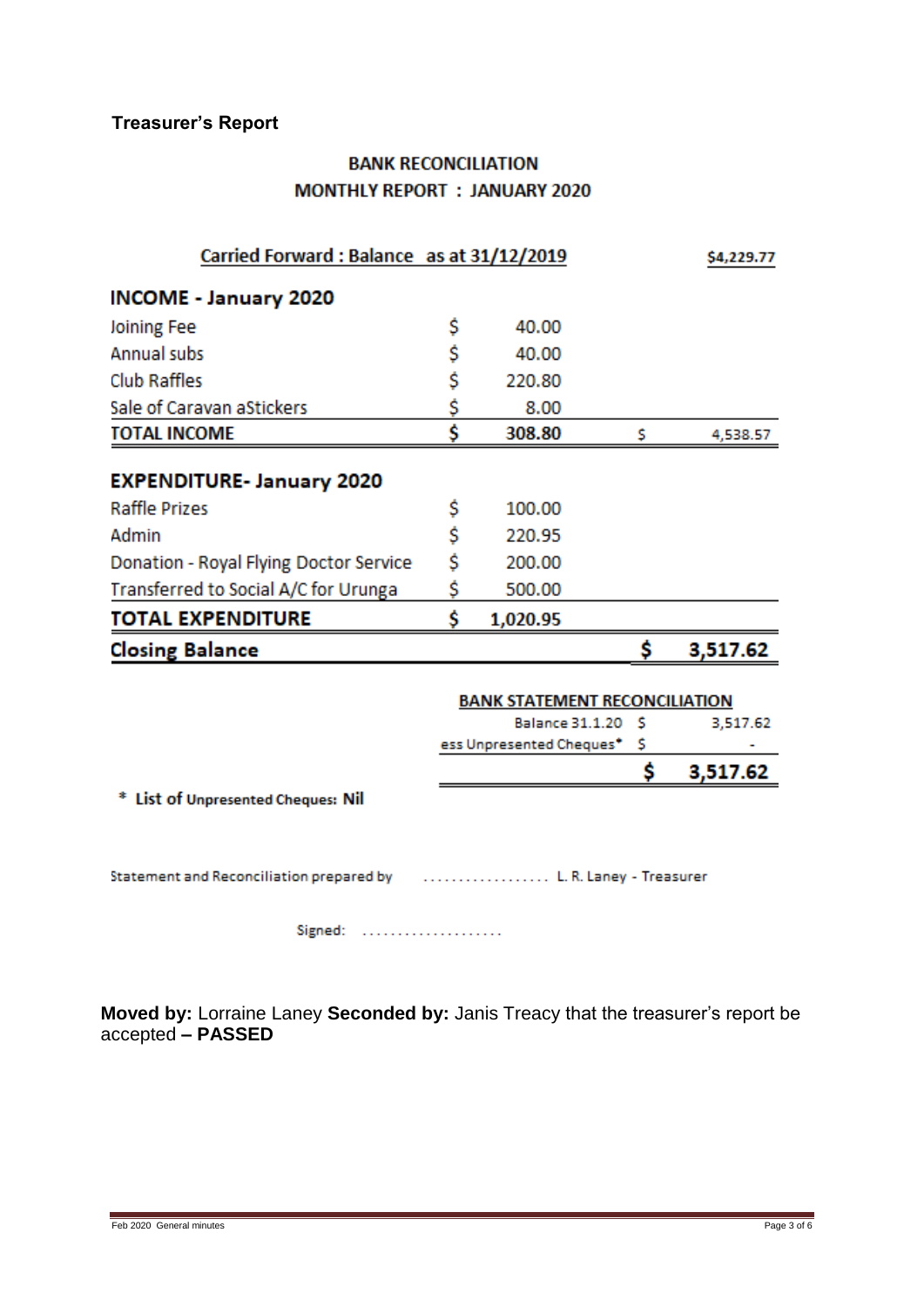#### **Social Director's Report**

Welcome everyone, only a few weeks till our Urunga Rally we have 33 sites and cabins booked for the week. Sunday night will be Hollywood night, so dress up as a star. Saturday lunch time we are going to the V Wall Tavern at Nambucca Heads and so far we have 33 people booked for this. If you wish to go, please put your name on the sheet on the trip board as I have to book ASAP. Likewise, if you have changed your mind and no long wish to go, please cross out your name as there is nothing worse than booking for 33 and only 20 turning up.

On the trip board your will notice the next 2 rallies are there for you to put your name on and the information to ring and book sites. Christmas in July is being held at Ingenia South West rocks contact number 6566 6264. Dates are 23<sup>rd</sup> July - 30<sup>th</sup> July.

Melbourne Cup is being held at Inverell Caravan Park contact number is 6722 3036. Don't forget to tell them you are with TLC dates are 29<sup>th</sup> October -  $5<sup>th</sup>$  November.

If you are planning a trip please let Fay know so she can put information on the board.

I would like to thank those who arranged Lakeside it was our first time and despite the pouring rain we had a wonderful time and look forward to next year.

Until we meet again stay safe happy travels.

Janis and Sandra

#### **UPCOMING RALLIES**

- 1. Urunga 5 12 March 2020 **Club Organised**
- 2. State Rally Clarendon 5 8 March 2020
- 3. Hartwood Campfire & County Music 10 12 April 2020
- 4. South West Rocks 23 30 July 2020 **Club Organised**

#### **Welfare Report**

John Holland has been unwell and I believe he is now in hospital. We wish John a speedy recovery. Also I have been advised that Greta Holland's mother passed away this morning. Our deepest condolences go out to Greta and family.

Thelma Hennessy has just come out of hospital after abdominal surgery and she is unsure if she will be able to continue with her van. We hope you recovery quickly.

Laurie Thomas had been unwell before Christmas but he is with us today so we hope that he is feeling much better.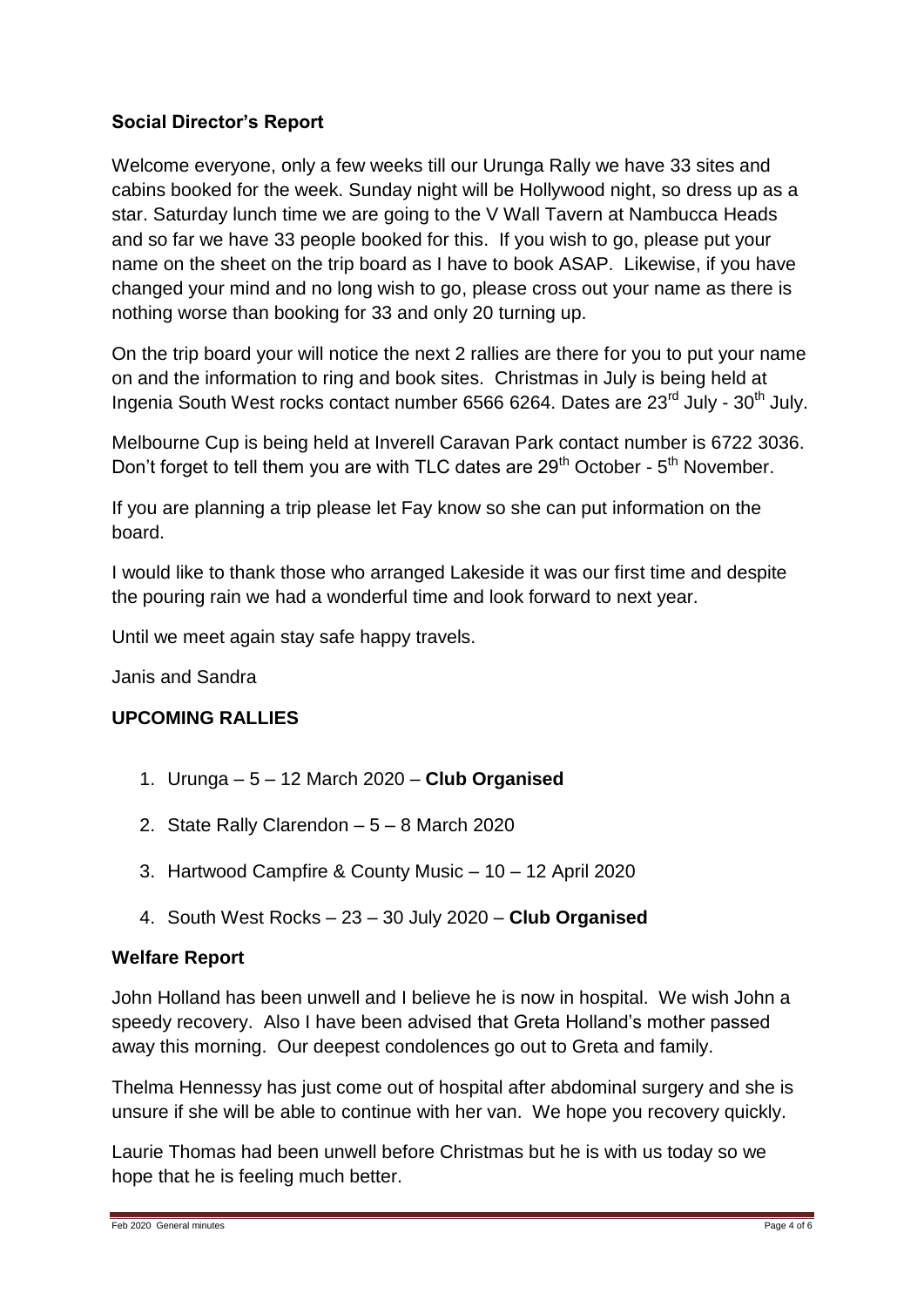Laurel Curnow's son Steven has been in hospital for a while now but by the post that was put on his Facebook page this morning, Steven and his family have decided to stop his treatment. Our love and support goes out to Laurel, Steven and family.

#### **Members Rep –** Nothing to Report

#### **Editor's Report**

Nothing much to report but if anyone has any articles or something to sell and you want it to go into the newsletter, please send it to Leonie.

Regional Seniors Travel Card – it is available through Services NSW and you need to have a pension card to apply. It entitles you to a card valued at \$250.00 per person.

#### **Vice President's Report –** Nothing to Report

#### **NSW State Council Report** –

The costing for the forthcoming 2021 state rally in Gloucester on the  $4 - 8$  March has been worked out. The proposed fees for attendees is \$205 for vans with powered sited and \$185 for unpowered sites.

RV Clubs Australia is proposing a rally on the South Coast fire areas of NSW at Bega. At this stage it is proposed to be held sometime in September or October 2021. The State Association considered this was too far into the future and proposes that all clubs consider holding rallies in some of the fire affected areas this year. They ask that members attending these rallies leave home with empty fridges and purchase their provisions when they arrive at the venues to boost the local economies.

#### **General Business**

Barry & Deb Latham were presented with their 10 year badge. Congratulations.

Richard Laney was presented with his certificate as runner up in the disc bowls. The certificates will be sent out to the other winners and runners up but not the trophies as we don't want them to be damaged.

Janis advised that we can have fires at SWR but you must use eco logs. Bunnings is the best place to buy them.

Susan has advised that she has some large Tee- shirts if anyone is interested. She also has some of Clarrie's clips. Clarrie won't be making any more so get in while you can. Regarding using the back part of the auditorium, I would like to say thank you to The Hali as they supply this room at no charge so we should be grateful.